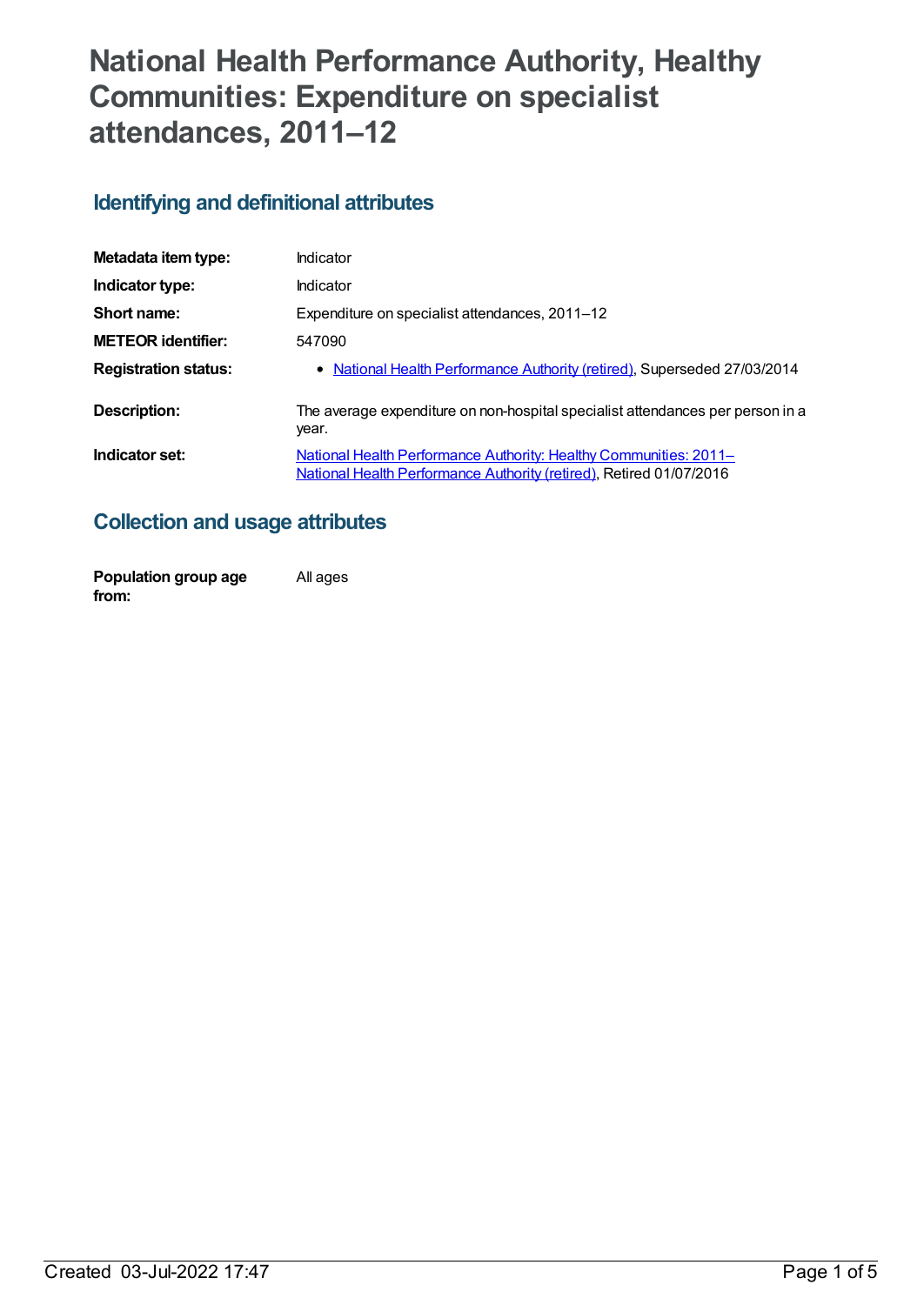| <b>Computation description:</b> | Specialist attendances in this indicator are non-hospital attendances. |
|---------------------------------|------------------------------------------------------------------------|
|---------------------------------|------------------------------------------------------------------------|

Specialist attendances are Medicare benefit funded referred patient/doctor encounters, such as visits, consultations and attendances (including video conferencing), involving medical practitioners who have been recognised as specialists or consultant physicians for Medicare benefits purposes.

Specialist attendances comprise all items in Broad Type of Services Group 'C', as published in official MBS statistics by the Department of Human Services and the Department of Health.

Rates directly age-standardised to the 2001 Australian population.

Total services (attendances/visits – source MBS claims data).

Total Estimated Resident Population (ERP) as supplied by ABS.

In undertaking age standardisation of MBS data, the age of each person was determined from the last MBS service of any type, processed by the Department of Human Services in 2011–12. All MBS services for each individual processed in 2011–12, were attributed to the age in question.

For MBS data, Medicare Local and SA3 were determined having regard to the enrolment postcode for each person from the last MBS service of any type, processed by the Department of Human Services in 2011–12. All MBS services for each individual processed in 2011–12, were attributed to the postcode in question.

MBS postcode level data were allocated to Medicare Local and SA3 regions using concordance files provided by ABS.

Numerator based on Medicare (MBS) data provided by Department of Health for the financial year of processing, 2011–12.

Denominator – Estimated Resident Population at 30 June 2011 provided by ABS.

Presented per person.

Before MBS data are published by NHPA all confidential data cells are suppressed.

The current definition of confidential data is as follows:

- For number of MBS services and Medicare benefits expenditure:
	- o if number of services is less than 6 or
	- $\circ$  if number of services is equal to or greater than 6 but
		- one provider provides more than 85% of services or two providers provide more than 90% of services or
		- one patient receives more than 85% of services or two patients receive more than 90% of services.
- If data on number of services is confidential, corresponding data on other measures such as MBS benefit paid is also regarded as confidential.

| Computation: | Numerator ÷ Denominator                                                                                                |
|--------------|------------------------------------------------------------------------------------------------------------------------|
|              | Expenditure on specialist attendances                                                                                  |
|              | Expenditure on specialist attendances, age-standardised                                                                |
| Numerator:   | Total Medicare benefits expenditure for specialist attendances claimed through the<br>Medicare Benefits Schedule (MBS) |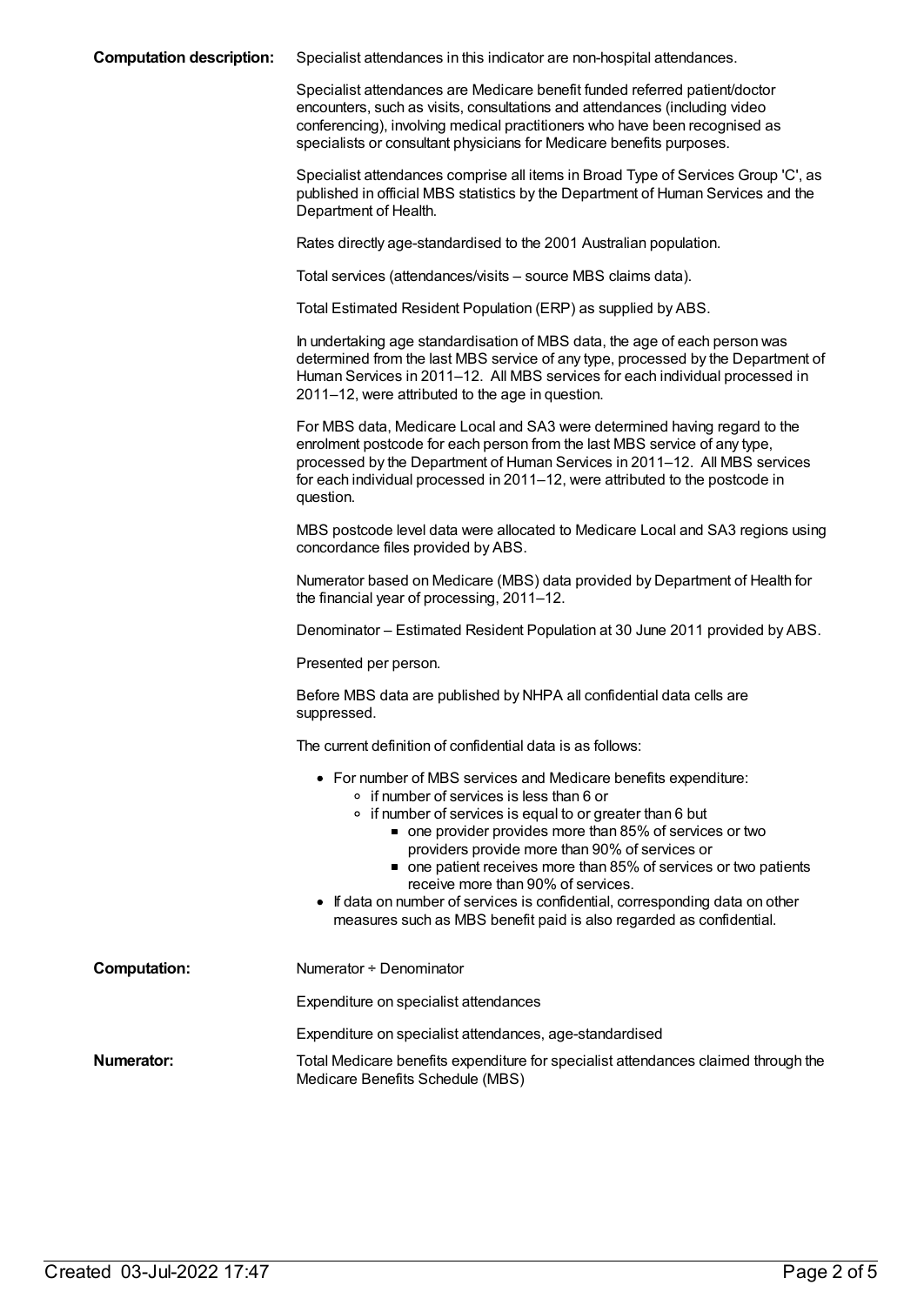[Person—age,](https://meteor.aihw.gov.au/content/303794) total years N[NN]

**Data Source**

[Medicare](https://meteor.aihw.gov.au/content/394305) (MBS) data

**Guide for use**

Data source type: Administrative by-product data

**Data Element / Data Set**

[Person—specialist](https://meteor.aihw.gov.au/content/504845) MBS health assessment indicator, yes/no code N

**Data Source**

[Medicare](https://meteor.aihw.gov.au/content/394305) (MBS) data

**Guide for use**

Data source type: Administrative by-product data

A count of Yes's is used for the numerator.

#### **Data Element / Data Set**

[Person—Medicare](https://meteor.aihw.gov.au/content/556892) Benefits Schedule (MBS) benefit for specialist service, total Australian currency N[N(8)]

#### **Data Source**

[Medicare](https://meteor.aihw.gov.au/content/394305) (MBS) data

**Denominator:** Total estimated resident population (ERP)

**Denominator data elements:**

**Data Element / Data Set**

[Person—estimated](https://meteor.aihw.gov.au/content/388656) resident population of Australia, total people N[N(7)]

**Data Source**

ABS Estimated resident population (total [population\)](https://meteor.aihw.gov.au/content/393625)

**Guide for use**

Data source type: Census-based plus administrative data

**Disaggregation:** By Medicare Local catchment, Medicare Local peer groups and SA3

**Disaggregation data elements:**

**Data Element / Data Set**

[Address—statistical](https://meteor.aihw.gov.au/content/457293) area, level 3 (SA3) code (ASGS 2011) NNNNN

**Data Element / Data Set**

Administrative health [region—Medicare](https://meteor.aihw.gov.au/content/513288) Local identifier, code AANNN

**Data Element / Data Set**

Administrative health [region—Medicare](https://meteor.aihw.gov.au/content/550733) Local peer group, code N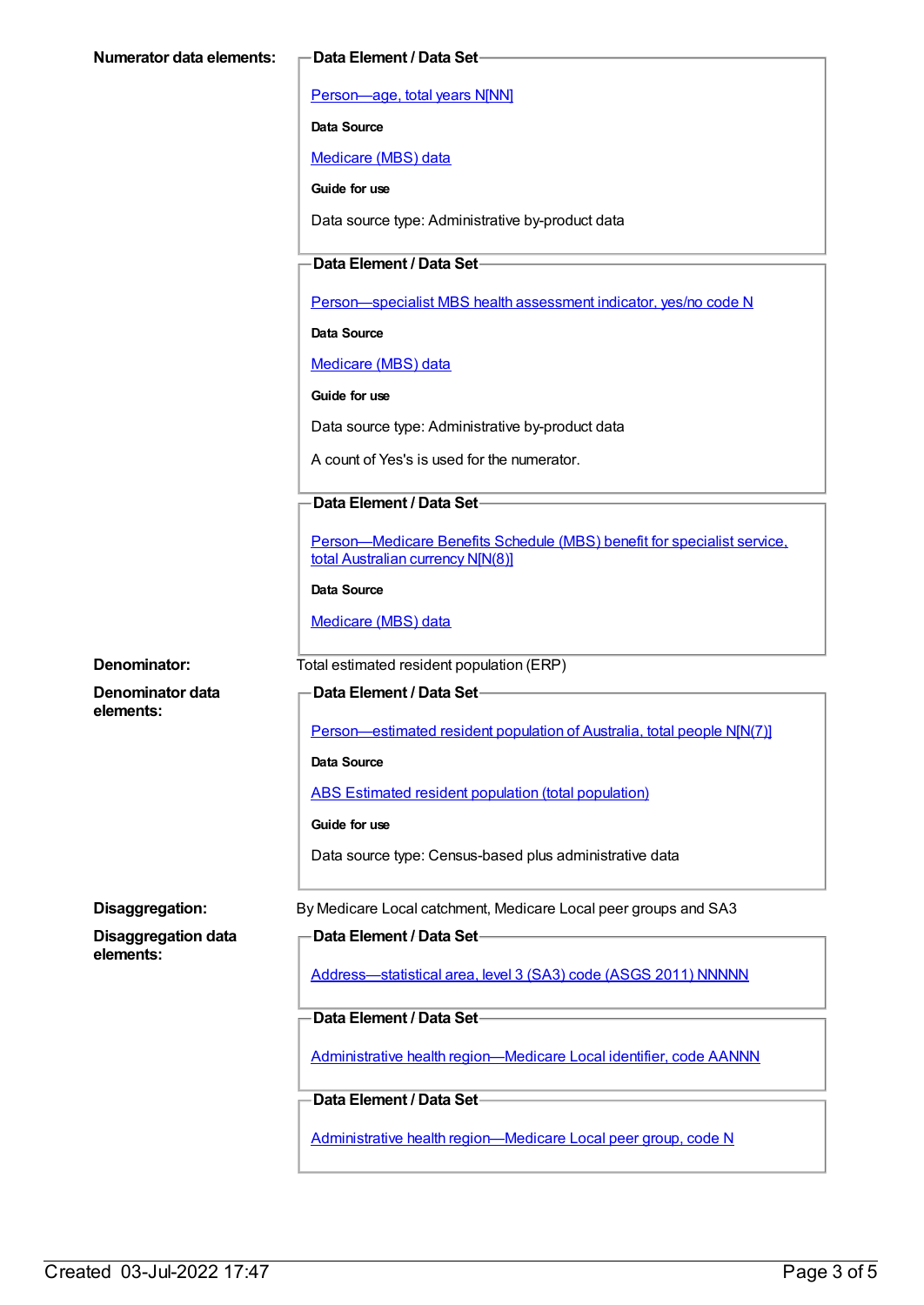**Comments:** Only non-hospital specialist attendances statistics are published as, in general terms, the MBS covers all services outside the hospital, except services to DVA beneficiaries and some compensation cases. For inpatient and approved day hospital services, the MBS system only captures services to private patients.

## **Representational attributes**

| <b>Representation class:</b> | Mean (average)  |
|------------------------------|-----------------|
| Data type:                   | Monetary amount |
| Unit of measure:             | Currency        |
| Format:                      | <b>SNN.NN</b>   |
|                              |                 |

### **Indicator conceptual framework**

| <b>Framework and</b> | <b>PAF-Efficiency</b> |
|----------------------|-----------------------|
| dimensions:          |                       |

#### **Data source attributes**

| Data sources:                    | <b>Data Source</b>                                                                  |
|----------------------------------|-------------------------------------------------------------------------------------|
|                                  | ABS Estimated resident population (total population)                                |
|                                  | Frequency                                                                           |
|                                  | Quarterly                                                                           |
|                                  | <b>Quality statement</b>                                                            |
|                                  | ABS Estimated resident population (total population), QS                            |
|                                  | Data custodian                                                                      |
|                                  | <b>Australian Bureau of Statistics</b>                                              |
|                                  | <b>Data Source</b>                                                                  |
|                                  | <b>Medicare (MBS) data</b>                                                          |
|                                  | Frequency                                                                           |
|                                  | Annually                                                                            |
|                                  | Data custodian                                                                      |
| <b>Accountability attributes</b> | Department of Health                                                                |
| <b>Reporting requirements:</b>   | National Health Performance Agreement - Performance and Accountability<br>Framework |

**for providing data:** For ERP Australian Bureau of Statistics

**Accountability:** National Health Performance Authority

## **Source and reference attributes**

| <b>Submitting organisation:</b> | National Health Performance Authority                                               |
|---------------------------------|-------------------------------------------------------------------------------------|
| Reference documents:            | National Health Performance Agreement - Performance and Accountability<br>Framework |

For MBS Department of Health

## **Relational attributes**

**Organisation responsible**